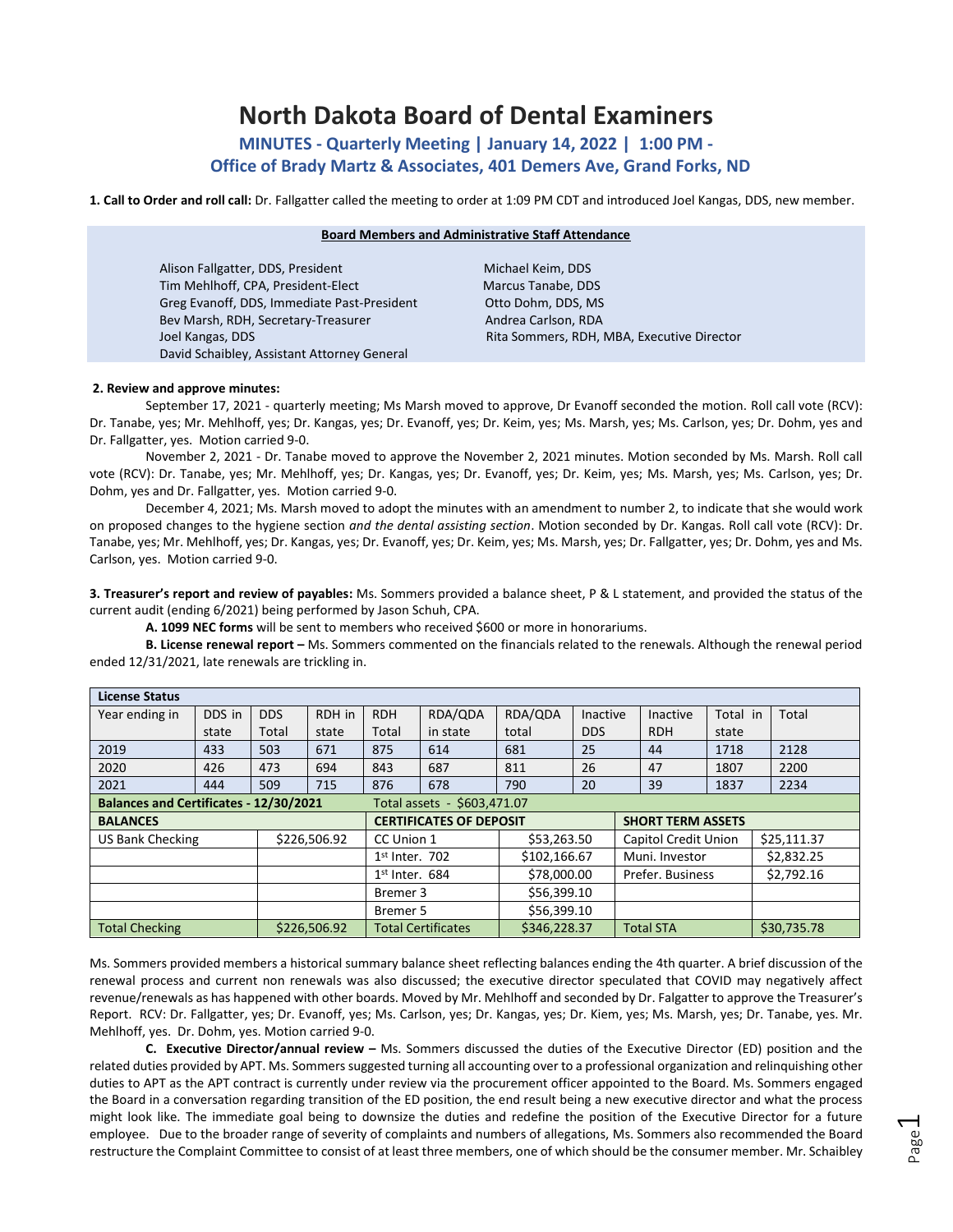recommended the Board talk to the Board of Medicine regarding the structure of their Board in dealing with the matter of complaints and duties held by the ED. Moved by Mr. Mehlhoff to increase the executive director salary 5% the monthly reimbursement for use of office space to \$200 (from \$182) and provide \$50 (from \$42) for internet and fax. Dr. Tanabe seconded the motion. RCV: Dr. Fallgatter, yes; Dr. Evanoff, yes; Ms. Carlson, yes; Dr. Kangas, yes; Dr. Kiem, yes; Ms. Marsh, yes; Dr. Tanabe, yes. Mr. Mehlhoff, yes. Dr. Dohm, yes. Motion carried 9-0. The expectation would then be that once the position and duties have been redefined the current contract would be renegotiated, and Ms. Sommers would be willing to assist in the transition. Dr. Fallgatter and the ED will work toward defining the job description, and at a subsequent meeting outline a committee tasked with assisting with and moving forward with the transition.

#### **4. Licensing report**

Ratification of license: NDBDE members signed the following RDH and DDS licenses: Ratification of license list and registrations: Dr. Dohm moved to ratify the following licenses, motion seconded by Dr. Keim. RCV: Dr. Fallgatter, yes; Dr. Evanoff, yes; Dr. Kiem, yes; Ms. Carlson, yes; Dr. Kangas, yes; Ms. Marsh, yes; Dr. Tanabe, yes. Mr. Mehlhoff, yes. Dr. Dohm, yes. Motion passed 9-0.

| 10/13/2021 | Kevin Mark, DMD                | 2460 |
|------------|--------------------------------|------|
| 11/15/2021 | Jay Khorsandi, DDS             | 2448 |
| 09/01/2021 | Allyson Seltvedt, RDH          | 1838 |
| 01/16/2021 | Sheyanne Cariveau, RDH         | 1840 |
| 12/17/2021 | Danielle Rose Silbernagel, DMD | 2450 |
| 12/07/2021 | My Lee Thi Harder, RDH         | 1845 |
| 12/03/2021 | Jessica M. Bischoff, RDH       | 1830 |
| 01/02/2022 | David Charles Duevel, DDS      | 2449 |
| 01/11/2022 | Joyce Hollinshead, DDS         | 2451 |

#### **5. Committee Reports**

**A. Complaint Committee/Legal Issues: The following complaints were postponed (weather conditions) to next meeting of the Board, yet to be determined.**

| 1) 39-08042020    | 9) 54-06012021  |
|-------------------|-----------------|
| 2) 47-01052021    | 10) 55-06112021 |
| 3) 49-02112021-1  | 11) 56-07222021 |
| 4) 49-02112021 -2 | 12) 58-07302021 |
| 5) 49-02112021-3  | 13) 59-07072021 |
| 6) 49-02112021-4  | 14) 60-08132021 |
| 7) 50-02192021    | 15) 62-06182021 |
| 8) 53-05272021    | 16) 63-10312021 |
|                   |                 |

**B. Anesthesia Committee**: Dr. Tanabe reviewed a recent anesthesia site inspection evaluation for moderate sedation provided by a CRNA. Dr. Tanabe had concerns regarding benzodiazepines and reversal drugs and suggested that the practitioner should be required to complete additional education regarding half-lives of sedation medications. Also, he expressed concern regarding the amount of medication/prescriptions being sent with the patient following care provided. Dr. Tanabe articulated concerned that the practitioner was deficient in aspects of pharmacology and current practices. Dr. Evanoff moved to initiate a complaint. The Board is specifically concerned about the inadequate equipment and the use of two benzodiazepines (valium and versed). Dr. Tanabe seconded the motion. Once the practitioner responds the Board shall continue the discussion. RCV: Dr. Fallgatter, yes; Dr. Evanoff, yes; Dr. Kiem, yes; Ms. Carlson, yes; Dr. Kangas, yes; Ms. Marsh, yes; Dr. Tanabe, yes. Mr. Mehlhoff, yes. Dr. Dohm, yes. AIF. Motion passed 9-0. Ms. Sommers will submit the Board initiated complaint to the practitioner.

Two moderate sedation site evaluations remain incomplete as the Board has pending complaints related to the site evaluations.

Dr. Tanabe volunteered to further explore the technology used in the AAOMS National Simulation Program. The board adopted in its proposed rules a requirement beginning in 2026 for anesthesia and sedation providers to participate in the standardized participation program which addresses the Board's concern that practitioners providing sedation should be adequately prepared for office-based emergency airway management. The simulation offers staff an effective way to assess emergency readiness. Major hospitals in the state may be providing this opportunity for the state-of-the-art technology.

# **C. Continuing Education Committee**:

1) Random Audits: Ms Marsh provided a report regarding recent random audits and commented one practitioner had difficulty obtaining CE due to COVID and was under the impression that practitioners were exempt from live credit CE requirements due to COVID. Ms. Marsh informed the practitioner otherwise. Ms. Marsh moved to conduct a follow up audit during the next cycle and recommended no disciplinary action. Motion seconded by Dr. Evanoff. Ms. Marsh will send a letter to the licensee. RCV: Dr. Fallgatter, yes; Dr. Keim, yes; Dr. Evanoff, yes; Ms. Marsh, yes; Ms. Carlson; Dr. Kangas; Dr. Tanabe, yes. Mr. Mehlhoff, yes. Dr. Dohm, yes. Motion Carried. 9-0.

#### **D. Application Review Committee**:

1) Self reports: The Board reviewed three self-reports, where public records were submitted to the Board. In all cases, court ordered fines were paid and no further requirements were deemed necessary. No action.

2) Licensing/registration applications: The Board reviewed two applications where the requirements for reinstatement were incomplete. The Board does not have the authority to grant these licensees at this time. However, future amendments to Administrative Rules may be beneficial to these applicants. No motion.

**E. Nominating Committee:** The Board's President resides over the Nominating Committee. Dr. Fallgatter opted to address the status of all board committees.